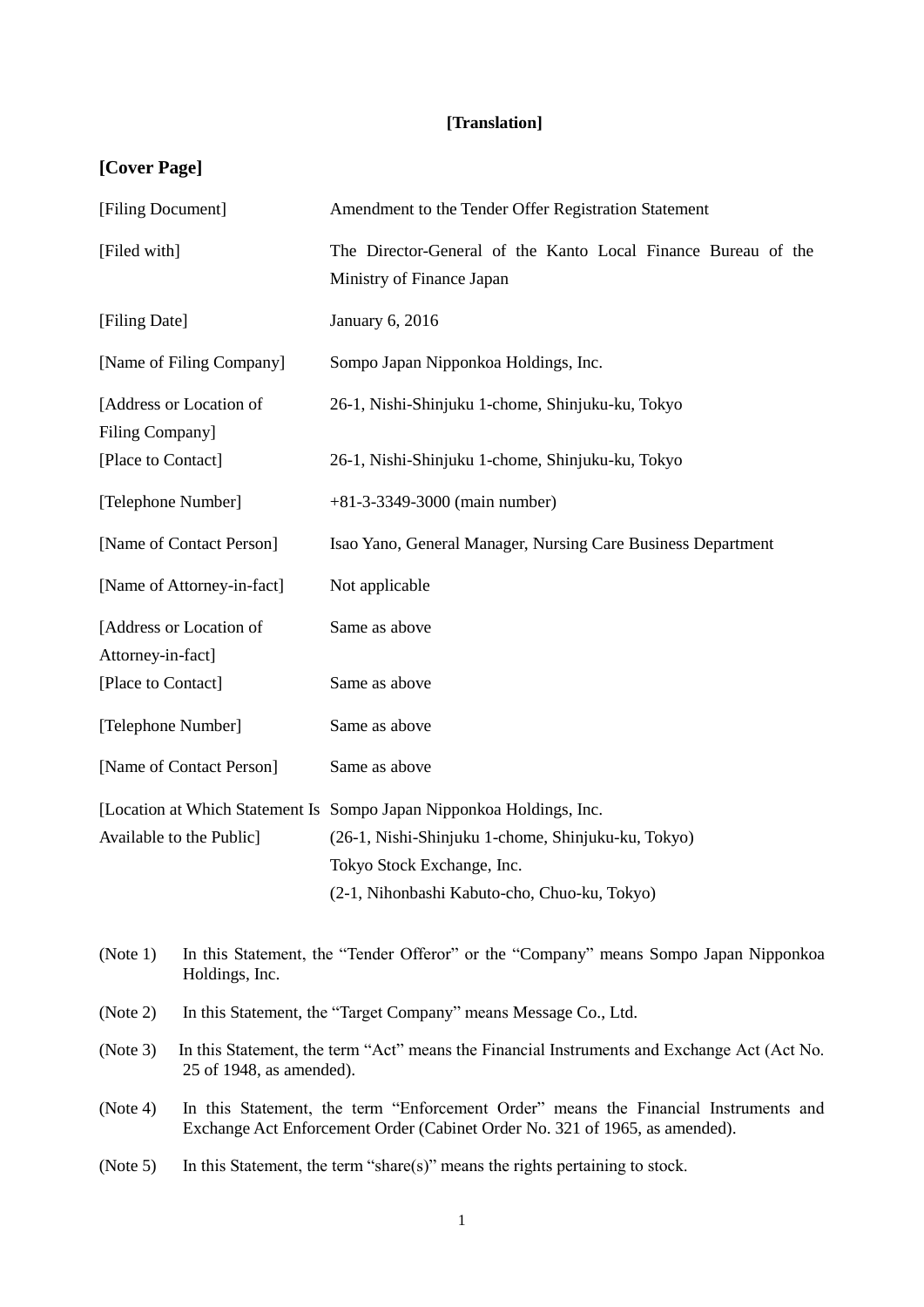- (Note 6) In this Statement, unless otherwise provided, any indication of the number of days, date or time refers to such number of days, date or time in Japan.
- (Note 7) The tender offer pertaining to the filing of this Statement (hereinafter the "First Tender Offer" or the "Tender Offer") and the tender offer that will be conducted by the Tender Offeror after completion of the First Tender Offer (hereinafter the "Second Tender Offer" and together with the First Tender Offer, the "Dual Tender Offers") are to be conducted by the Company, the Tender Offeror, for securities of the Target Company, a company incorporated in Japan. As these companies are located in Japan and most officers of these companies reside in Japan, it may be difficult to exercise rights and make claims under the securities-related laws of the U.S. in connection with the Dual Tender Offers. It may not be possible to initiate legal proceedings against these companies or their officers in courts outside of the U.S. on the ground of a violation of the securities laws of the U.S. Moreover, there is no guarantee that these companies or their officers or any other affiliates of these companies could be forced to submit to the jurisdiction of U.S. courts. In addition, the Dual Tender Offers are to be conducted in accordance with the procedures and information disclosure standards prescribed in the Act. However, these procedures and standards are not necessarily identical to the corresponding procedures and standards in the U.S. In particular, Section 13(e) and Section 14(d) of the U.S. Securities Exchange Act of 1934, as amended (the "U.S. Securities Exchange Act of 1934"), and the rules promulgated thereunder do not apply to the Dual Tender Offers, and the Dual Tender Offers do not conform to the procedures and standards provided under such laws and regulations. All financial information contained in this Statement has been prepared based on Japanese accounting standards and is not based on U.S. accounting standards. Therefore, such financial information is not necessarily equivalent to financial information prepared based on U.S. accounting standards.
- (Note 8) Unless otherwise provided, all procedures for the Dual Tender Offers shall be conducted in the Japanese language. All or some portion of the documents relating to the Dual Tender Offers may be prepared in the English language. However, should there be any inconsistency between a document in English and that in Japanese, the Japanese document shall prevail.
- (Note 9) This Statement contains "forward-looking statements" as defined in Section 27A of the U.S. Securities Act of 1933, as amended, and Section 21E of the U.S. Securities Exchange Act of 1934. Due to any known or unknown risks, uncertainties, or other factors, it is possible that actual results may differ materially from the projections expressly or implicitly indicated by such "forward-looking statements". Neither the Tender Offeror nor its affiliated companies guarantee that the projections expressly or implicitly indicated by such "forward-looking statements" will be accurate. The "forward-looking statements" in this Statement were prepared based on information available to the Tender Offeror as of the filing date of this Statement, and unless required by law to do so, neither the Tender Offeror nor its affiliated companies are obliged to update or modify such statements in order to reflect any future event or condition.
- (Note 10) The financial advisor to the Tender Offeror, and its affiliated companies may, within their ordinary course of secondary market business and to the extent permitted under Japan's financial instruments laws and other applicable laws and in accordance with the requirements of Rule 14e-5(b) under the U.S. Securities Exchange Act of 1934, prior to the commencement of, or during the tender offer period of any of the Dual Tender Offers, engage in the purchase of shares of common stock of the Target Company for their own account or for their customers' accounts by means other than pursuant to the Dual Tender Offers. If any information concerning such purchase is disclosed in Japan, disclosure in the English language will be made on the Company's website or through other disclosure methods.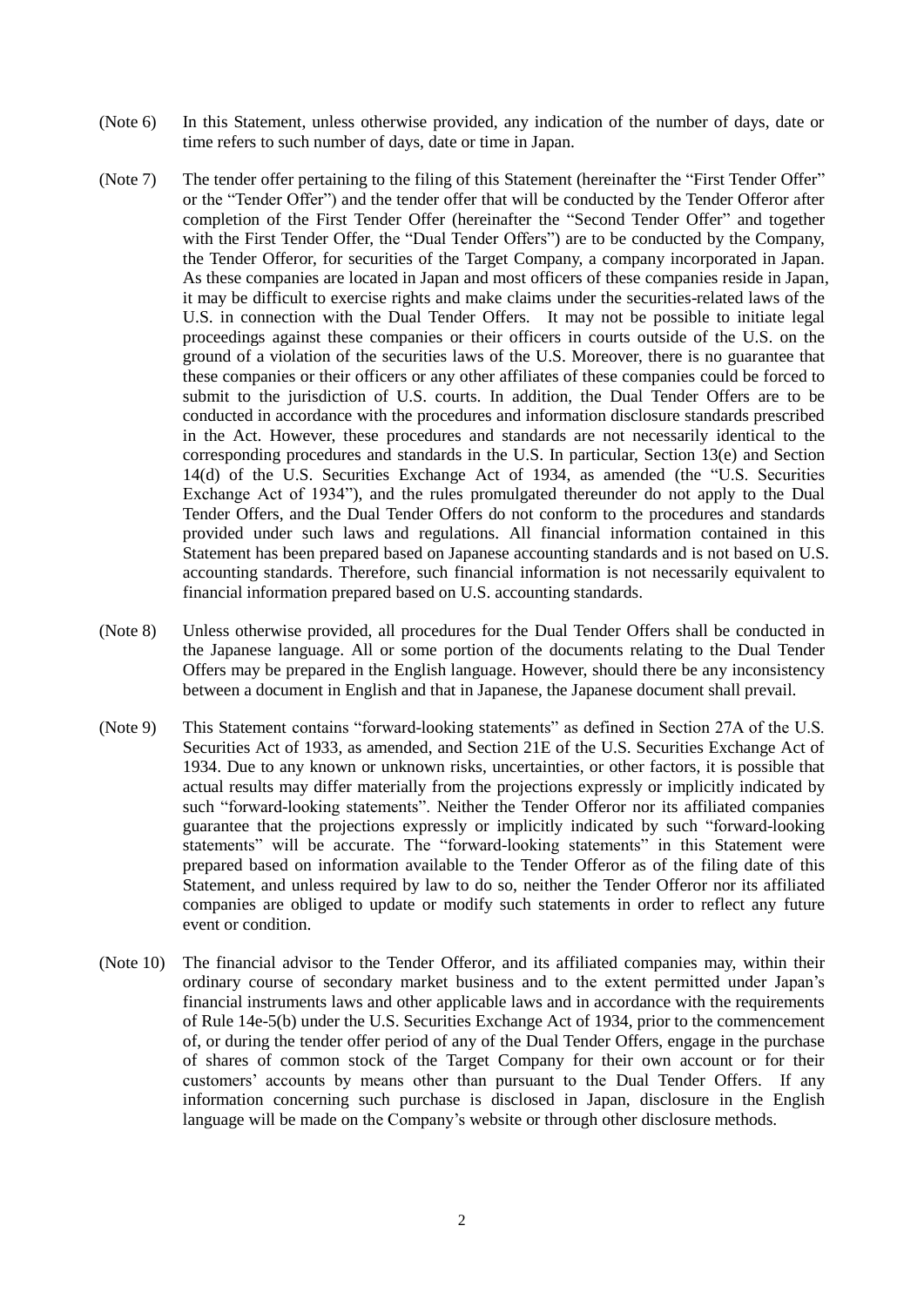#### **1.** 【**Reason for Filing of Amendment to the Tender Offer Registration Statement**】

As the necessity for amendment of certain matters has arisen among the matters stated in the Tender Offer Registration Statement filed on December 21, 2015 and the public notice of the Tender Offer dated December 21, 2015, which is attached thereto, this Amendment to the Tender Offer Registration Statement is filed pursuant to Article 27-8, Paragraph 1 and Paragraph 2 of the Act.

#### **2.** 【**Matters to be Amended**】

A. Tender Offer Registration Statement

- I. Terms and Conditions of the Tender Offer
	- 6. Approval with respect to the Acquisition of Shares
		- (2) Governing Law
		- (3) Date and Number of Approval, etc.
	- 7. Method of Application for the Tender Offer and Cancellation thereof
		- (1) Method of Application for the Tender Offer
	- 8. Funds Required for the Tender Offer
		- (2) Deposits or Loans Available as Funds for the Tender Offer
		- c. Funds to be borrowed after the filing date of the Registration Statement Financial Institutions
- B. Attachment to the Tender Offer Registration Statement

Public Notice of the Tender Offer as of December 21, 2015

#### **3.** 【**Contents Before Amendment and Contents After Amendment**】

Amended parts are underlined.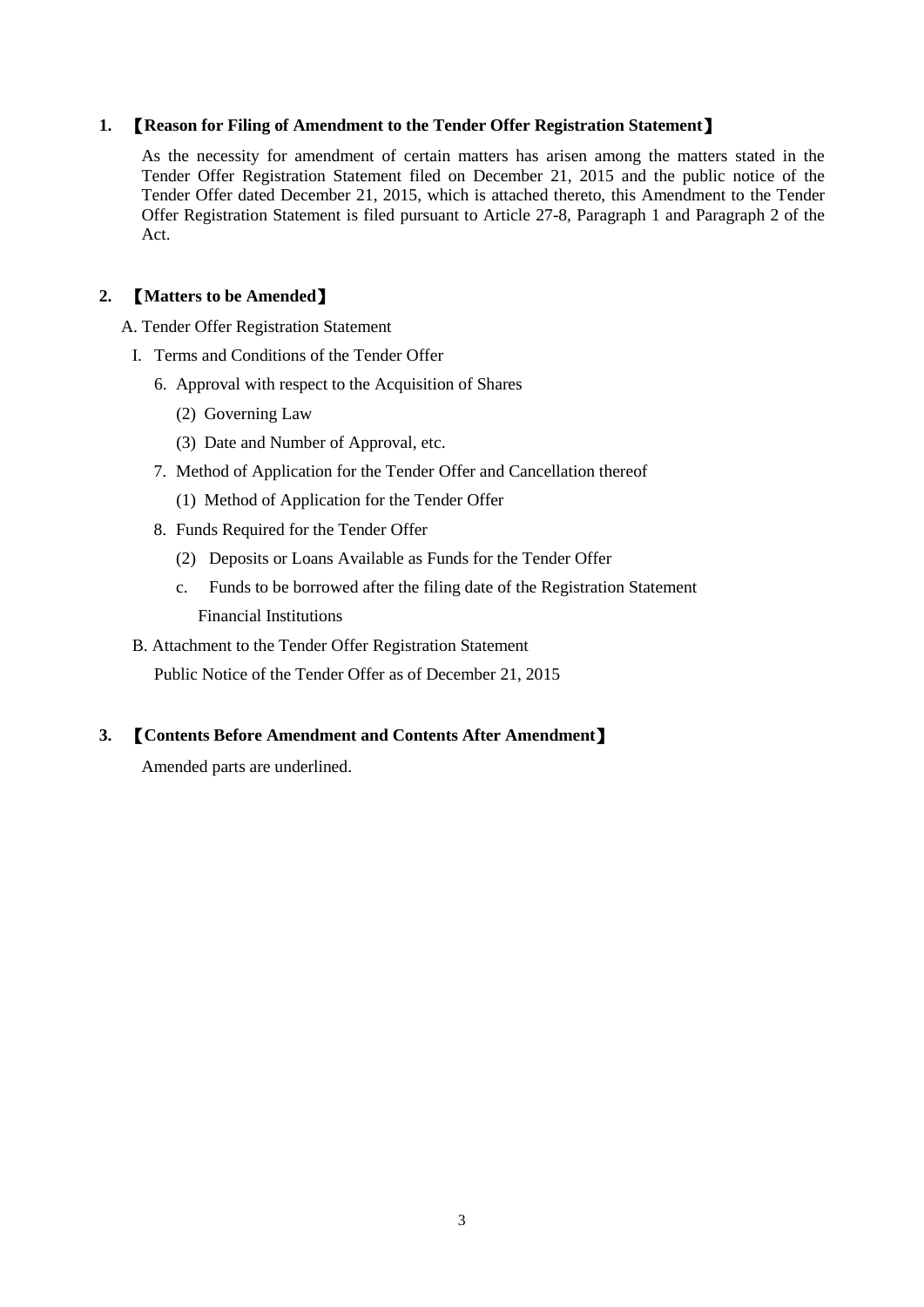## **A. Tender Offer Registration Statement**

## **I.** 【**Terms and Conditions of the Tender Offer**】

### **6.** 【**Approval with respect to the Acquisition of Shares**】

#### **(2) Governing Law**

#### <Before Amendment>

Pursuant to Article 10, Paragraph 2 of the Anti-Monopoly Act, the Tender Offeror is required to file, with the JFTC, a prior notification of the plan with respect to the acquisition of the shares of the Target Company through the Tender Offer (the "Acquisition of Shares"; and such notification shall hereinafter be referred to as the "Prior Notification"), and pursuant to Article 10, Paragraph 8 of the Anti-Monopoly Act, in principle, the Acquisition of Shares is prohibited until the expiration of a 30-day period (which may be shortened) starting from the date of receipt of the Prior Notification (such period during which the Acquisition of Shares is prohibit shall hereinafter be referred to as the "Prohibition Period for Acquisition").

Under Article 10, Paragraph 1 of the Anti-Monopoly Act, no corporation shall acquire stock of any other corporation where the effect of such acquisition of stock may substantially restrain competition in any particular field of trade, and the JFTC may order the relevant corporation to cease and desist from the said act (Article 17-2, Paragraph 1 of the Anti-Monopoly Act, the "Cease and Desist Order") by imposing necessary measures. When the JFTC intends to issue the Cease and Desist Order, the JFTC is required to conduct a hearing of opinions with the intended addressee of the Cease and Desist Order (Article 49 of the Anti-Monopoly Act), and upon conducting such hearing of opinions, the JFTC is required to notify the addressee of the content and other details of the intended Cease and Desist Order (Article 50, Paragraph 1 of the Anti-Monopoly Act, the "Prior Notice of Cease and Desist Order"). In addition, the JFTC is required to make the Prior Notice of Cease and Desist Order regarding the plan with respect to the acquisition of shares in connection with the Prior Notification within a certain period (which is, in principle, 30 days after the receipt of the above Prior Notification, but it may be extended or shortened; the "Waiting Period") (Article 10, Paragraph 9 of the Anti-Monopoly Act). When the JFTC decides not to issue the Prior Notice of Cease and Desist Order, it is required to provide a notice thereof (the "Notice of Non-issuance of Cease and Desist Order") (Article 9 of the Rules on Applications for Approval, Reporting, Notification, etc. Pursuant to the Provisions of Articles 9 to 16 of the Act on Prohibition of Private Monopolization and Maintenance of Fair Trade (Fair Trade Commission Rule No. 1 of 1953).

The Tender Offeror submitted the Prior Notification to the JFTC on December 8, 2015 and such Prior Notification was received by the JFTC on the same date. Therefore, as for the Acquisition of Shares, the Prohibition Period for Acquisition will expire on January 7, 2016, in principle.

If, by the day preceding the expiration date of the Tender Offer Period (as extended), (i) the Tender Offeror receives from the JFTC, with respect to the Prior Notification filed with the JFTC, the Prior Notice of Cease and Desist Order that informs the Tender Offeror of the intended order to dispose of all or part of the shares of the Target Company or to transfer any part of the Target Company's business; (ii) the Waiting Period does not expire; or (iii) an urgent temporary suspension order is issued by the court against the Tender Offeror as a person doing an act suspected of violating the provisions of Article 10, Paragraph 1 of the Anti-Monopoly Act, the Tender Offeror may withdraw the Tender Offer by regarding such situation as an event set forth in Article 14, Paragraph 1, Item 4 of the Enforcement Order (as described in "(2) Conditions of Withdrawal, etc. of the Tender Offer, Details thereof and Method of Disclosure of Withdrawal, etc." of "11. Other Conditions and Methods of the Tender Offer" below).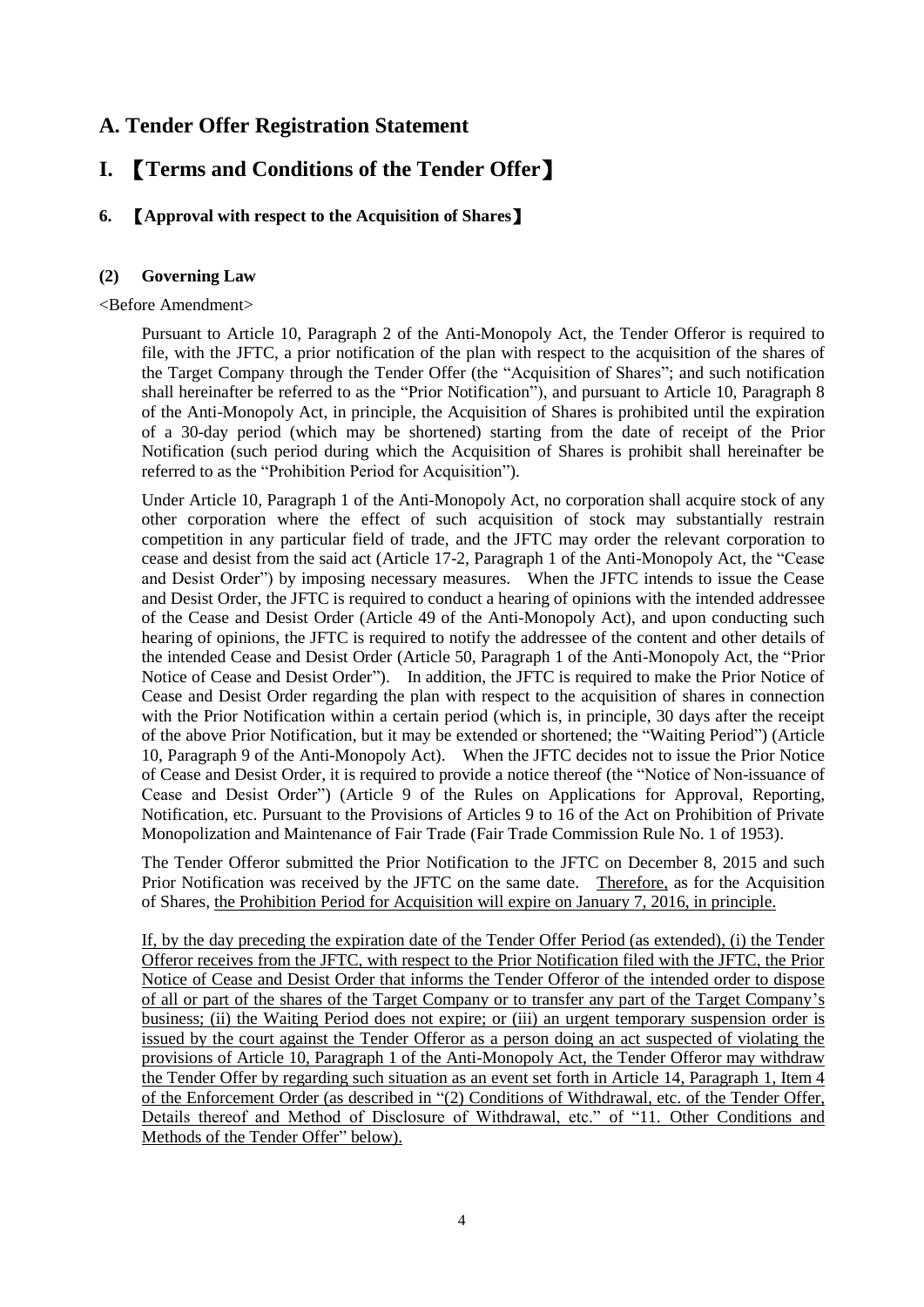If (a) the Waiting Period and the Prohibition Period for Acquisition expire without the Tender Offeror receiving the Prior Notice of Cease and Desist Order from the JFTC in accordance with Article 50, Paragraph 1 of the Anti-Monopoly Act and a request for Reports, etc. in accordance with Article 10, Paragraph 9 of the Anti-Monopoly Act or (b) the Tender Offeror receives from the JFTC the Notice of Non-issuance of Cease and Desist Order, the Tender Offeror shall immediately file an amendment to this Statement in accordance with Article 27-8, Paragraph 2 of the Act.

#### <After Amendment>

Pursuant to Article 10, Paragraph 2 of the Anti-Monopoly Act, the Tender Offeror is required to file, with the JFTC, a prior notification of the plan with respect to the acquisition of the shares of the Target Company through the Tender Offer (the "Acquisition of Shares"; and such notification shall hereinafter be referred to as the "Prior Notification"), and pursuant to Article 10, Paragraph 8 of the Anti-Monopoly Act, in principle, the Acquisition of Shares is prohibited until the expiration of a 30-day period (which may be shortened) starting from the date of receipt of the Prior Notification (such period during which the Acquisition of Shares is prohibit shall hereinafter be referred to as the "Prohibition Period for Acquisition").

Under Article 10, Paragraph 1 of the Anti-Monopoly Act, no corporation shall acquire stock of any other corporation where the effect of such acquisition of stock may substantially restrain competition in any particular field of trade, and the JFTC may order the relevant corporation to cease and desist from the said act (Article 17-2, Paragraph 1 of the Anti-Monopoly Act, the "Cease and Desist Order") by imposing necessary measures. When the JFTC intends to issue the Cease and Desist Order, the JFTC is required to conduct a hearing of opinions with the intended addressee of the Cease and Desist Order (Article 49 of the Anti-Monopoly Act), and upon conducting such hearing of opinions, the JFTC is required to notify the addressee of the content and other details of the intended Cease and Desist Order (Article 50, Paragraph 1 of the Anti-Monopoly Act, the "Prior Notice of Cease and Desist Order"). In addition, the JFTC is required to make the Prior Notice of Cease and Desist Order regarding the plan with respect to the acquisition of shares in connection with the Prior Notification within a certain period (which is, in principle, 30 days after the receipt of the above Prior Notification, but it may be extended or shortened; the "Waiting Period") (Article 10, Paragraph 9 of the Anti-Monopoly Act). When the JFTC decides not to issue the Prior Notice of Cease and Desist Order, it is required to provide a notice thereof (the "Notice of Non-issuance of Cease and Desist Order") (Article 9 of the Rules on Applications for Approval, Reporting, Notification, etc. Pursuant to the Provisions of Articles 9 to 16 of the Act on Prohibition of Private Monopolization and Maintenance of Fair Trade (Fair Trade Commission Rule No. 1 of 1953).

The Tender Offeror submitted the Prior Notification to the JFTC on December 8, 2015 and such Prior Notification was received by the JFTC on the same date. Subsequently, as for the Acquisition of Shares, the Tender Offeror received the "Notice of Non-issuance of Cease and Desist Order" dated January 4, 2016, from the JFTC on January 5, 2016; therefore, the Waiting Period has expired on January 4, 2016. In addition, the Tender Offeror received a "notice of shortening the prohibition period" dated January 4, 2016, from the JFTC stating that the JFTC would shorten the Prohibition Period for Acquisition of 30 days to the period of 27 days, on January 5, 2016; therefore, the Prohibition Period for Acquisition has expired on January 4, 2016.

#### **(3) Date and Number of Approval, etc.**

<Before Amendment>

#### Not applicable.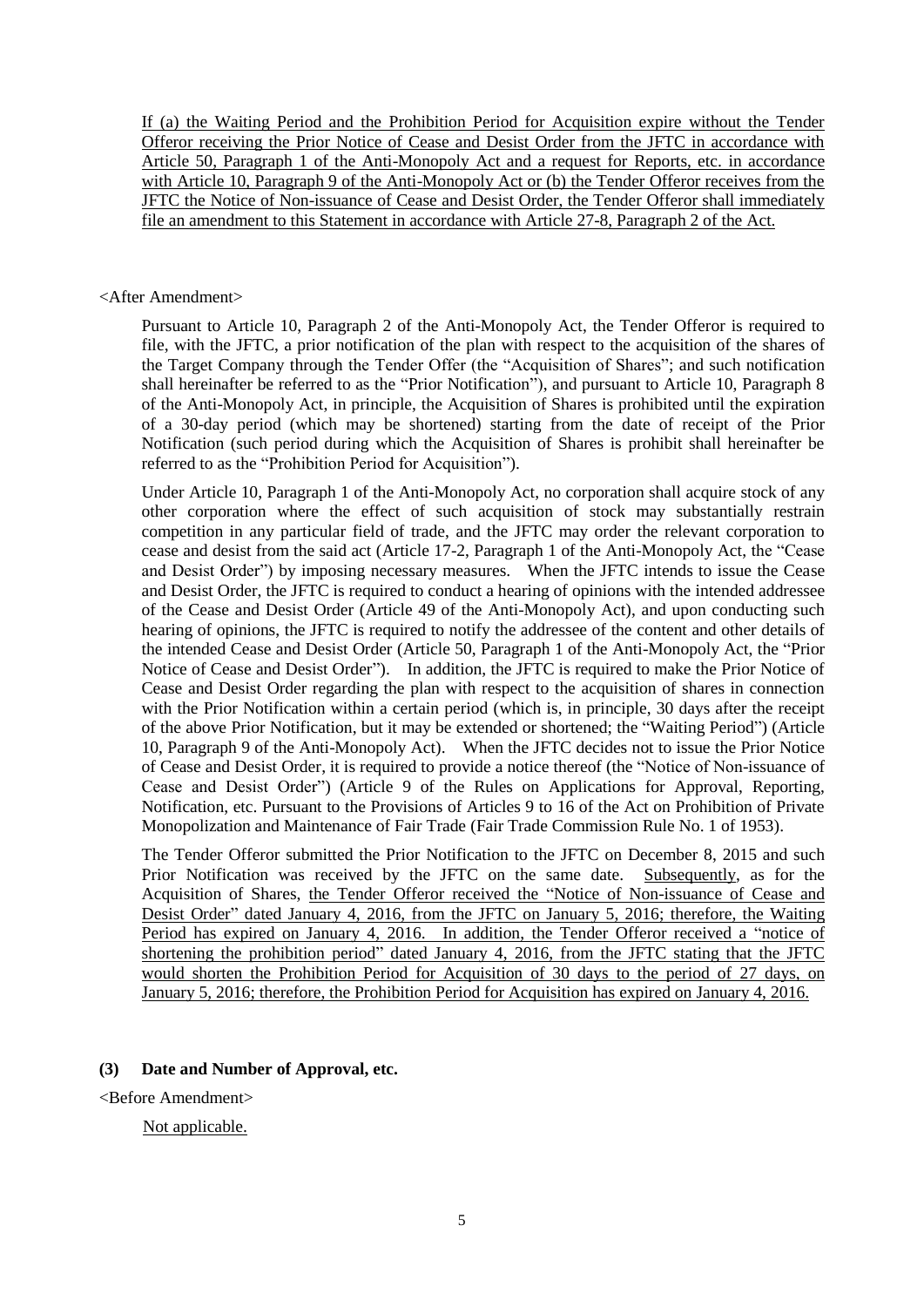<After Amendment>

| Date of Approval, etc.:   | January 4, 2016 (by receiving the Notice of Non-issuance of Cease                                              |
|---------------------------|----------------------------------------------------------------------------------------------------------------|
|                           | and Desist Order and a notice of shortening the prohibition period)                                            |
| Number of Approval, etc.: | ( <i>Ko Kei Ki</i> ) No. 785 (the number specified in the Notice of<br>Non-issuance of Cease and Desist Order) |
|                           | $(Ko$ Kei Ki) No. 786 (the number specified in the notice of shortening<br>the prohibition period)             |

#### **7.** 【**Method of Application for the Tender Offer and Cancellation thereof**】

#### **(1) Method of Application for the Tender Offer**

<Before Amendment>

<Omitted>

(Note 3) (a) My Number (Individual Number) (For Individual Shareholders)

<Omitted>

|     | Documents to verify<br>one's individual<br>number                                                      | Identification documents to accept one's My Number<br>(Individual Number) |
|-----|--------------------------------------------------------------------------------------------------------|---------------------------------------------------------------------------|
| (i) | Individual number card (both sides) (on the reverse side, the identification details<br>are described) |                                                                           |

<Omitted>

<After Amendment>

<Omitted>

(Note 3) (a) My Number (Individual Number) (For Individual Shareholders)

<Omitted>

|     | Documents to verify<br>one's individual<br>number                                                    | Identification documents to accept one's My Number<br>(Individual Number) |
|-----|------------------------------------------------------------------------------------------------------|---------------------------------------------------------------------------|
| (i) | Individual number card (both sides) (on the front side, the identification details<br>are described) |                                                                           |

<Omitted>

### **8.** 【**Funds Required for the Tender Offer**】

- (2) Deposits or Loans Available as Funds for the Tender Offer
	- c. Funds to be borrowed after the filing date of the Registration Statement

【Financial Institutions】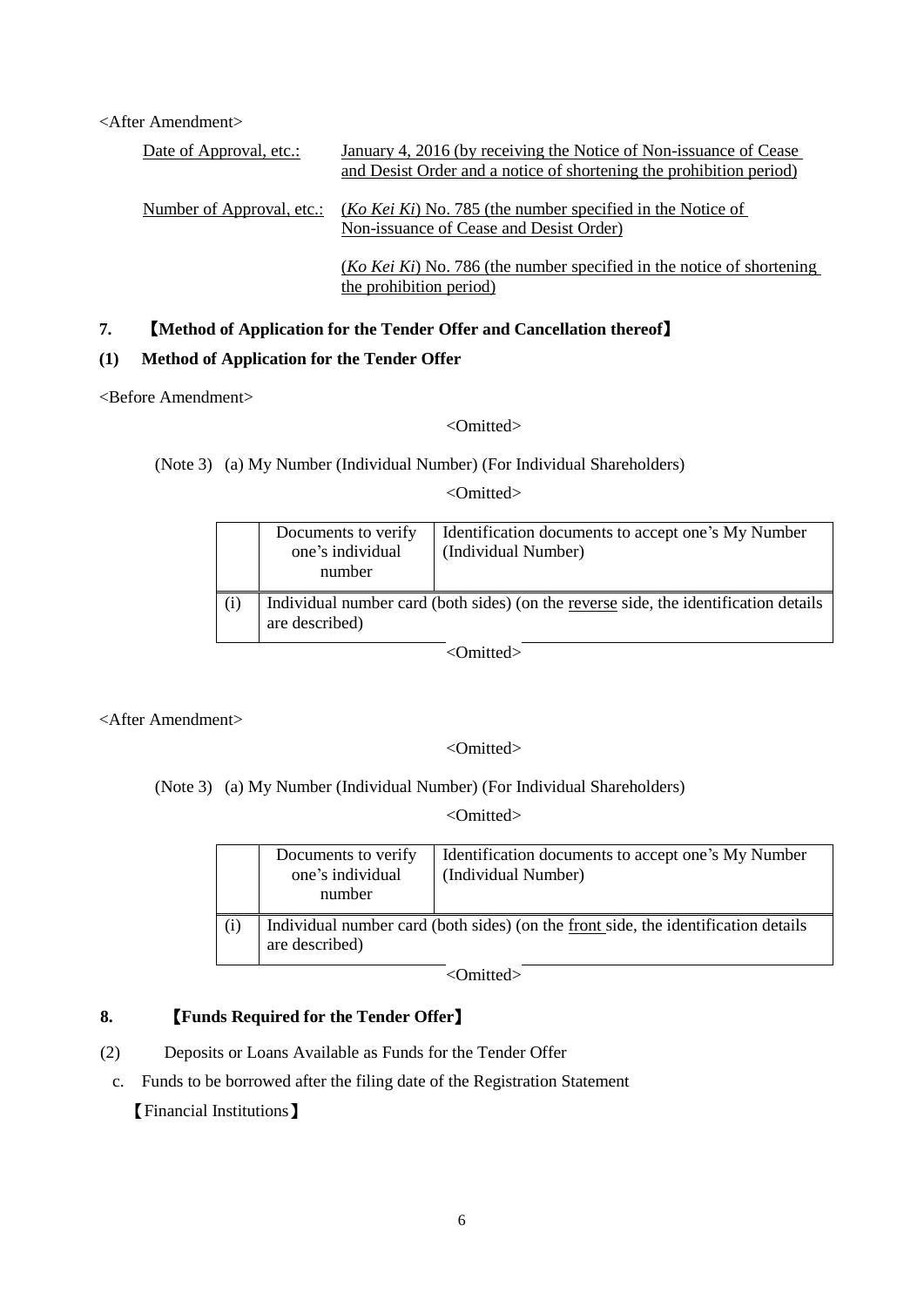#### <Before Amendment>

|           | Category of<br>Business of<br>Lender | Name of Lender                                                                                        | Terms of contract                                                  | Amount<br>(¥ thousands) |
|-----------|--------------------------------------|-------------------------------------------------------------------------------------------------------|--------------------------------------------------------------------|-------------------------|
|           |                                      |                                                                                                       |                                                                    |                         |
|           | Insurance<br>business                | Sompo Japan Nipponkoa Insurance Inc.<br>Nishi-Shinjuku<br>1-chome,<br>$(26-1,$<br>Shinjuku-ku, Tokyo) | Loan to be utilized as funds required<br>to purchase shares (Note) | 23,400,000              |
| Total (b) |                                      |                                                                                                       | 23,400,000                                                         |                         |

<Omitted>

#### <After Amendment>

|                | Category of<br><b>Business of</b><br>Lender | Name of Lender                                                                                           | Terms of contract                                                  | Amount<br>(¥ thousands) |
|----------------|---------------------------------------------|----------------------------------------------------------------------------------------------------------|--------------------------------------------------------------------|-------------------------|
|                |                                             |                                                                                                          |                                                                    |                         |
| $\overline{c}$ | Insurance<br>business                       | Sompo Japan Nipponkoa Insurance Inc.<br>Nishi-Shinjuku<br>$(26-1,$<br>1-chome,<br>Shinjuku-ku, Tokyo-to) | Loan to be utilized as funds required<br>to purchase shares (Note) | 23,400,000              |
| Total (b)      |                                             |                                                                                                          | 23,400,000                                                         |                         |

<Omitted>

## **B. Attachment to the Tender Offer Registration Statement**

Public Notice of the Tender Offer as of December 21, 2015

2. Details of the Tender Offer

(9) Method and Place of Application

<Before Amendment>

<Omitted>

(Note 3) (a) My Number (Individual Number) (For Individual Shareholders)

<Omitted>

|     | Documents to verify<br>one's individual<br>number                                                      | Identification documents to accept one's My Number<br>(Individual Number) |
|-----|--------------------------------------------------------------------------------------------------------|---------------------------------------------------------------------------|
| (i) | Individual number card (both sides) (on the reverse side, the identification details<br>are described) |                                                                           |

<Omitted>

<After Amendment>

<Omitted>